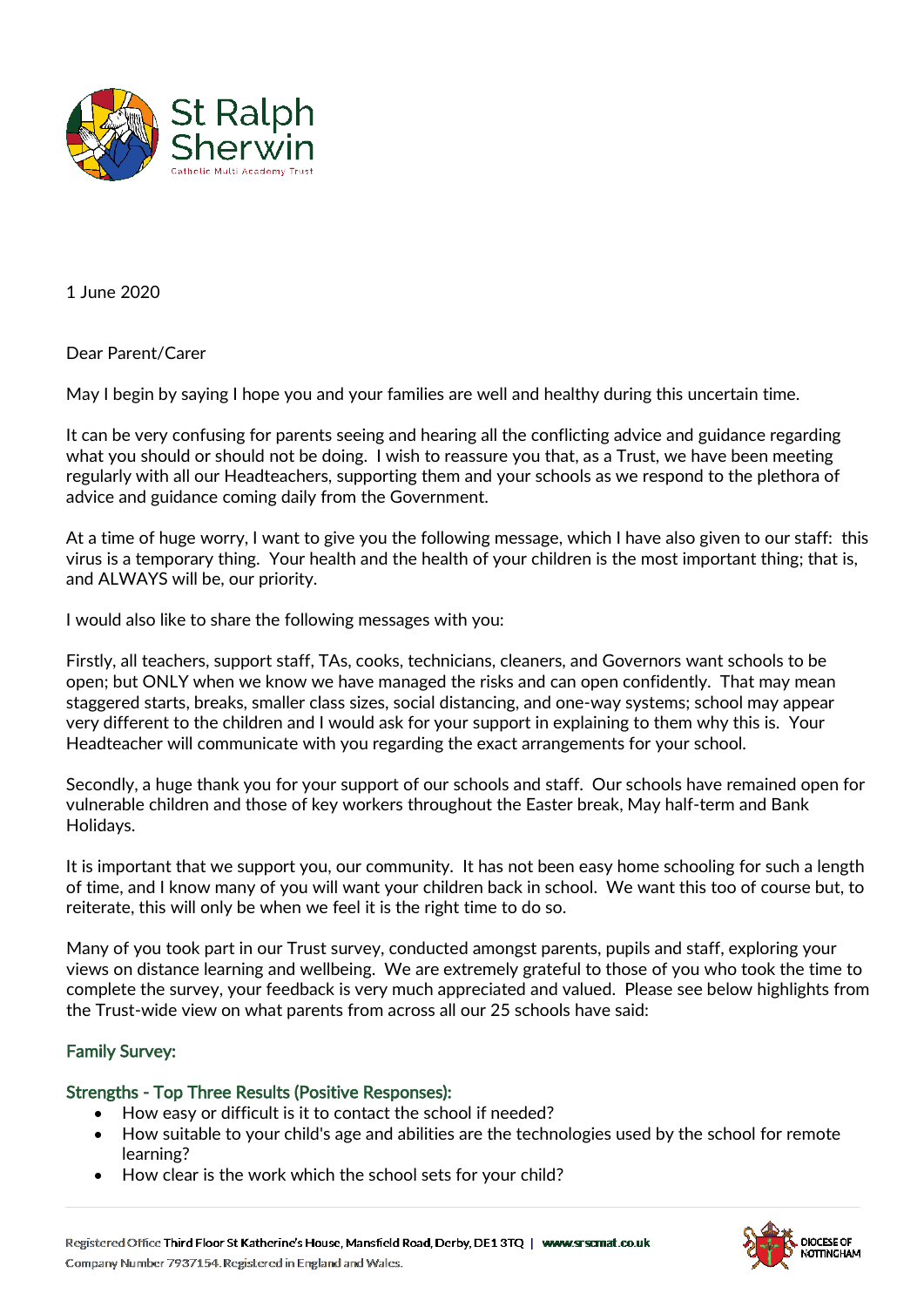

# Areas to Develop - Top Three Results:

- How optimistic or pessimistic do you feel about your child's progress at school during the remote learning period?
- How much do you feel like a part of the school community at the moment?
- How often do technical issues disrupt your child's learning

# Pupil Survey (Primary):

## Strengths -Top Three Results (Positive Responses):

- How safe do you feel at home?
- How clear is it to you how to stay safe online?
- How often have you been in a situation online that made you unhappy?

## Areas to Develop - Top Three Results:

- How easy or difficult is it to work with your classmates these days?
- How often does your teacher mark your work these days?
- How often do you feel you have been given too much work these days?

# Pupil Survey (Secondary):

# Strengths -Top Three Results (Positive Responses):

- How clear is it to you how to stay safe online?
- How safe do you feel at home?
- In these past few weeks, how often have you been in a situation online that made you unhappy or uncomfortable

### Areas to Develop - Top Three Results:

- In the past few weeks, how often have you felt overworked?
- In the past few weeks, how often have you felt anxious or stressed?
- How frequently do you receive teacher feedback on your work at home?

As you would expect, there is a lot more detail underpinning this data and we will be looking at areas where we can improve what we are doing, both at Trust and school level. Your Headteacher will have the results from your school and will be asked to share the headlines with you.

Please see inserted below a word cloud taken from the pupils' survey, which shows what they most enjoy when learning from home, I thought you would appreciate seeing this: